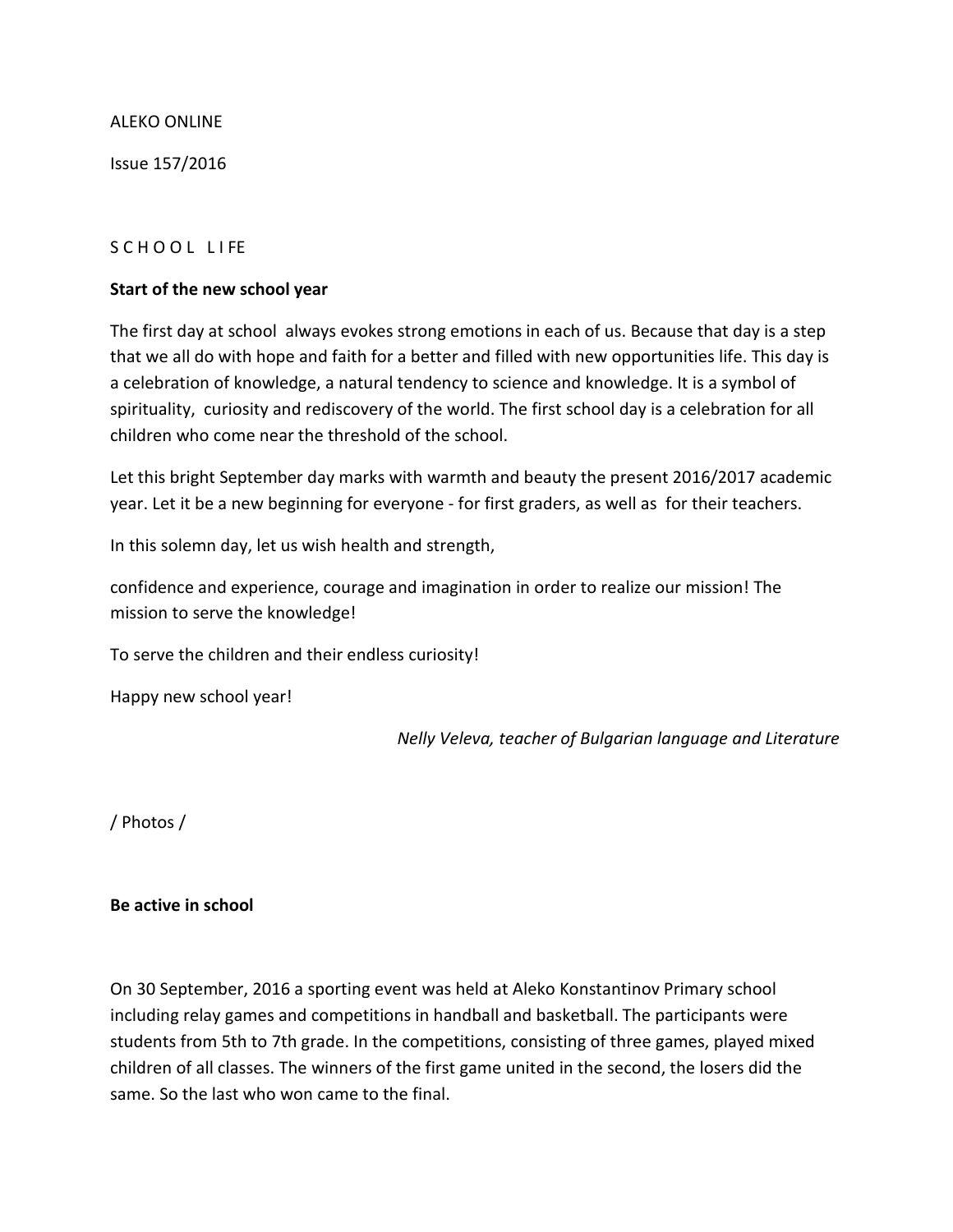The relay games combined running and dribbling. We were divided into classes.

We leased all forces in the game that filled us with energy and enthusiasm throughout all the time.

We hope to have lots of such meetings further on.

 *Victoria Alexandrova, 7b class*

# **Novations in education**

According to the **new Law on pre-school and school education**, which has been in effect since

August 1, 2016 :

• Pre-school education is compulsory in the school year that begins in the year of the age of 5 year- old child and the parents choose one of the following forms: full-day, half-day, hourly or individual;

• According to the degree, the school education is **primary and secondary;**

• Training for the acquisition of basic education takes place from I to VII grade including **two stages** as follows:

- 1. Initial from I to IV grade inclusive
- 2. Junior high from V to VII grade inclusive;

• Training for the acquisition of secondary education takes place from VIII to XII grade including **two stages** as follows:

- 1. First high school VIII to X grade inclusive
- 2. Second high school from the XI to XII grade inclusive.

Aleko Konstantinov Primary school is a community school, with a day form of education, and a primary level of education.

Al. Konstantinov Primary school provides **initial** (I to IV grade inclusive) **and junior high** (V to VII grade inclusive) stage of education.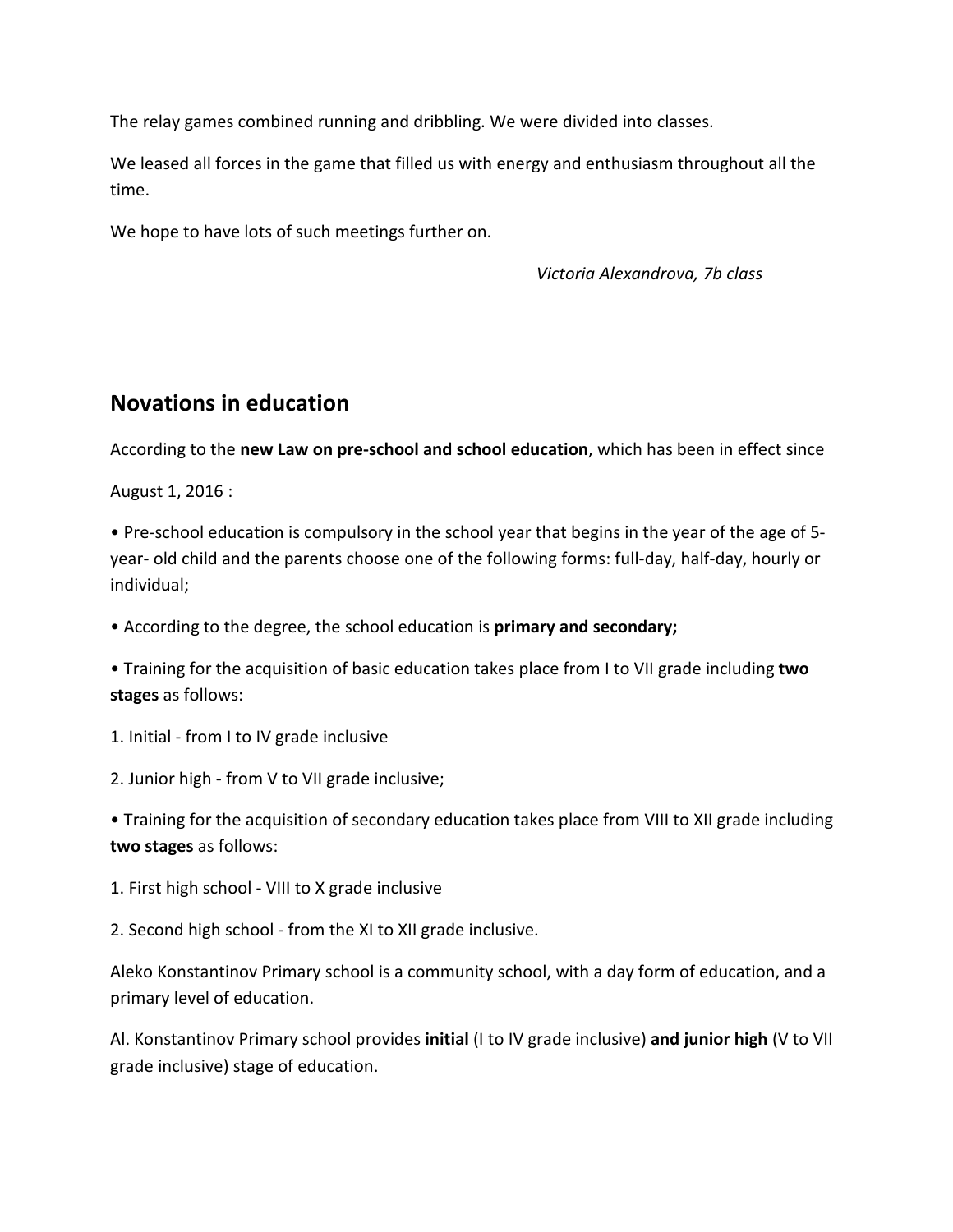Students who complete training in the 4th grade receive a certificate of a completed initial stage of primary education.

Students who successfully complete the 7<sup>th</sup> grade acquire a basic education, which is certified by a certificate of primary education.

The issuance of other documents for students is possible by a written application to the Headmaster of the school. The performance is **within three working days**.

The total number of training weeks per school year is as follows:

1. thirty-two school weeks **till 31 May** - from I to III grade inclusive;

2. thirty-four school weeks **till 15 June** - IV-VI grade inclusive;

3. thirty-six school weeks **till 30 June** - for VII grade.

(In the academic year 2016/2017 students of fourth grade will study till May 31, while students of seventh grade till June 15).

The duration of the lesson is:

- 35 minutes for I and II grade;
- 40 minutes for students from grade IV to VII.

**The groups of full-day organization at school (study halls)** are formed according to the number of applications by parents to September 1. After September 1 students can complete the semiboarding school groups to the number of vacancies.

*Vaska Gudzheva - Chairman of the Committee to update the AUP*

## A R T

## **Amazingly art of dry leaves**

Omid Asadi is a young English artist of Iranian origin who is inspired by something too transient – the falling leaves in autumn. With the help of a mock knife and a needle he cuts amazing pictures from the difficult processing material.

Of course, he has a talent when some time ago he cut a small image from rose petals using a needle. About his work he says that it is easy to be inspired by obvious beautiful things like flowers but there is something extraordinary to be inspired by ordinary things.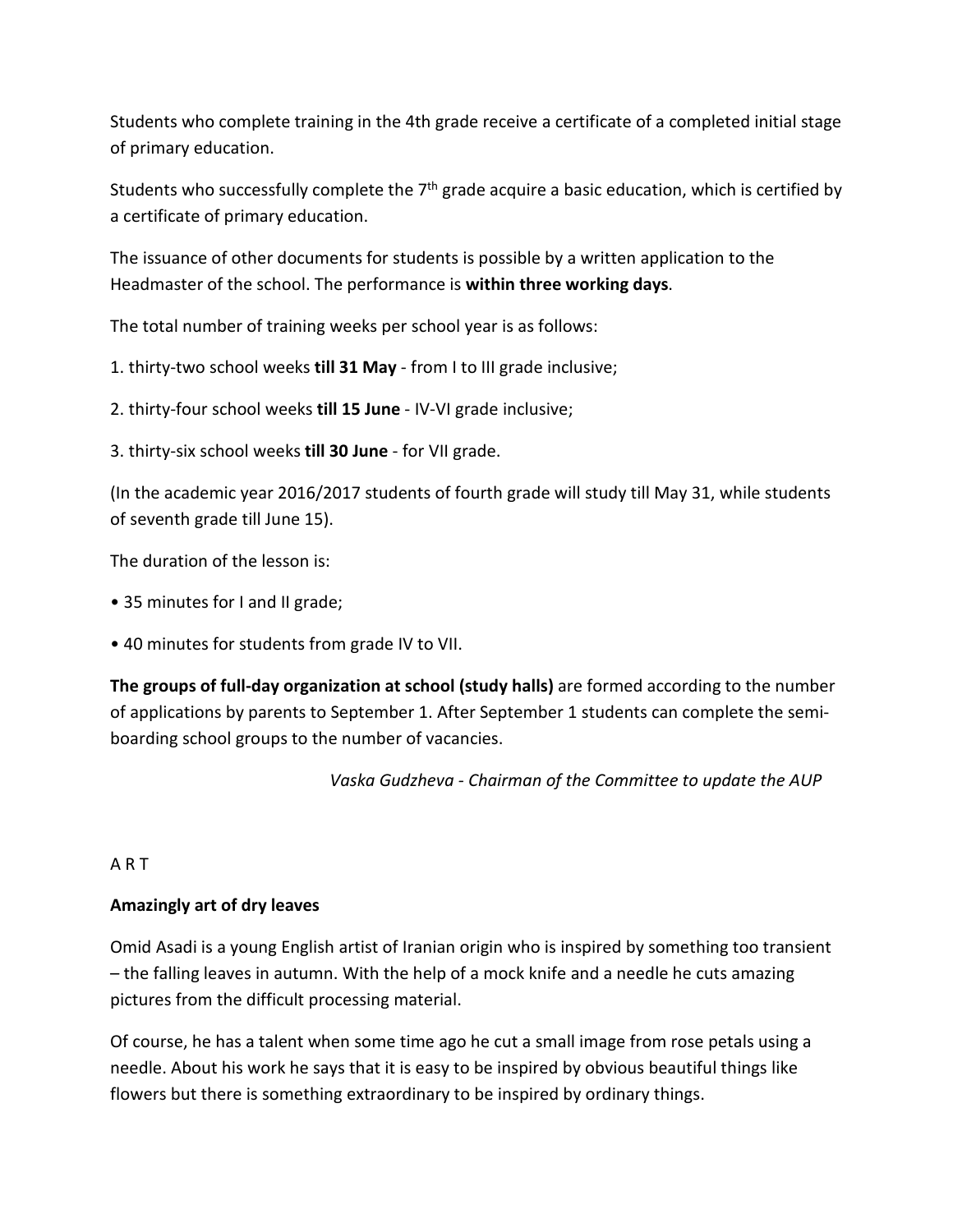His job requires great precision and concentration but the result is worth it. Omid works primarily with maple leaves because they are available in Manchester, where he lives now. Cutting dry leaves is very difficult because it needs applying of different types of pressure and depends on the structural rounds of the fragile leaf. One wrong move or pressure of the hand can ruin everything.

" We can create beauty, love and make this place better for mankind and other species instead of suffering from wars, conflicts, disease and hunger."

/ Photos /

Industry Source photos: [www.omidasadi.artweb.com](http://www.omidasadi.artweb.com/)

*Elena Penisheva, Librarian / by materials in Internet /*

#### S C H O O L F O R P A R E N T S

#### **For the first-graders` parents**

Dear moms and dads of first graders, the start of school is a very special moment in our personal relationship with our children. The little guy start his big way as a discoverer. We understand the joyous thrill, excitement, hopes, fears and sadness that accompany this unique September 15. Surely you have many questions and expect challenges.

Consider how much your child knows:

• To welcome, to introduce himself, to speak clearly and comprehensively;

• To participate in a common activity or conversation with peers, to initiate a game, to share, to offer and assist help, to accept others' opinions, to follow imposed rules and tasks;

• To require attention in the right way, to interrupt any unwanted conversation, to refuse proposals and ideas that he doesn`t not like;

• To recognize basic emotions and to comply with the emotional states of the others, to express his emotions appropriately, to be able to apologize;

• To do self-service - to change clothes, to arrange his own belongings, to tie his shoelaces, to eat properly, to use the toilet independently.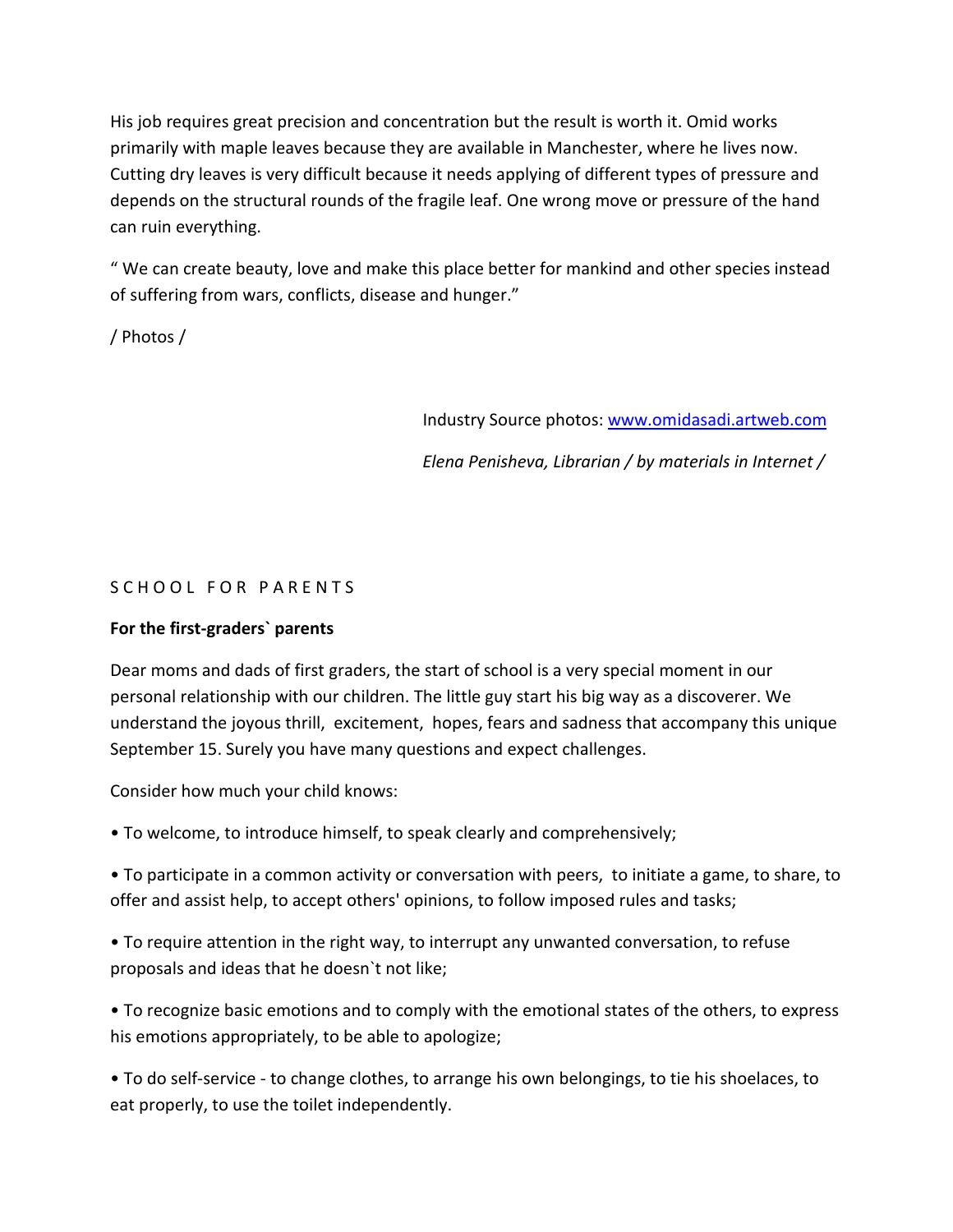If your child knows even just one of these things, he/she is already well ahead on the difficult path of the development! Help him to adapt in school by working daily on development basic social skills and do not forget to acknowledge his success every day with love and attention!

Zdravka *Petrova - guidance counselor*

Source: Handbook for Parents of first graders

## PARENTS ASSOCIATION

## **For the fifth- graders` parents**

Dear parents of fifth graders,

Your child is entering a stage when he/she is becoming more independent and begins to seek answers of the most important questions: Who am I? Where did I come from? Where am I going?

Right now, your child will need your unconditional love and support to be able to cope with the tasks of development in this age period, namely: to make a good self-estimation, to find his own place in the complicated world among his peers, to learn how to manage with the requirements of different teachers and the difficult curriculum.

In the fifth grade the clear structure of respect and the caring of the elementary school change. In the place of the primary teacher appears the class teacher who gets to know the children, as well as many other teachers with different styles and requirements. The individual approach is substituted by new principles and rules.

During this period your child grows older and changes his key interests. Defining for this age are the importance of social life, the building of first real and serious friendships, the first falling in love.

The best solution for us, being parents, is to be charged with love and patience.

*Zdravka Petrova – guidance counselor*

**Source: Handbook for Parents** 

 **Association Parents**